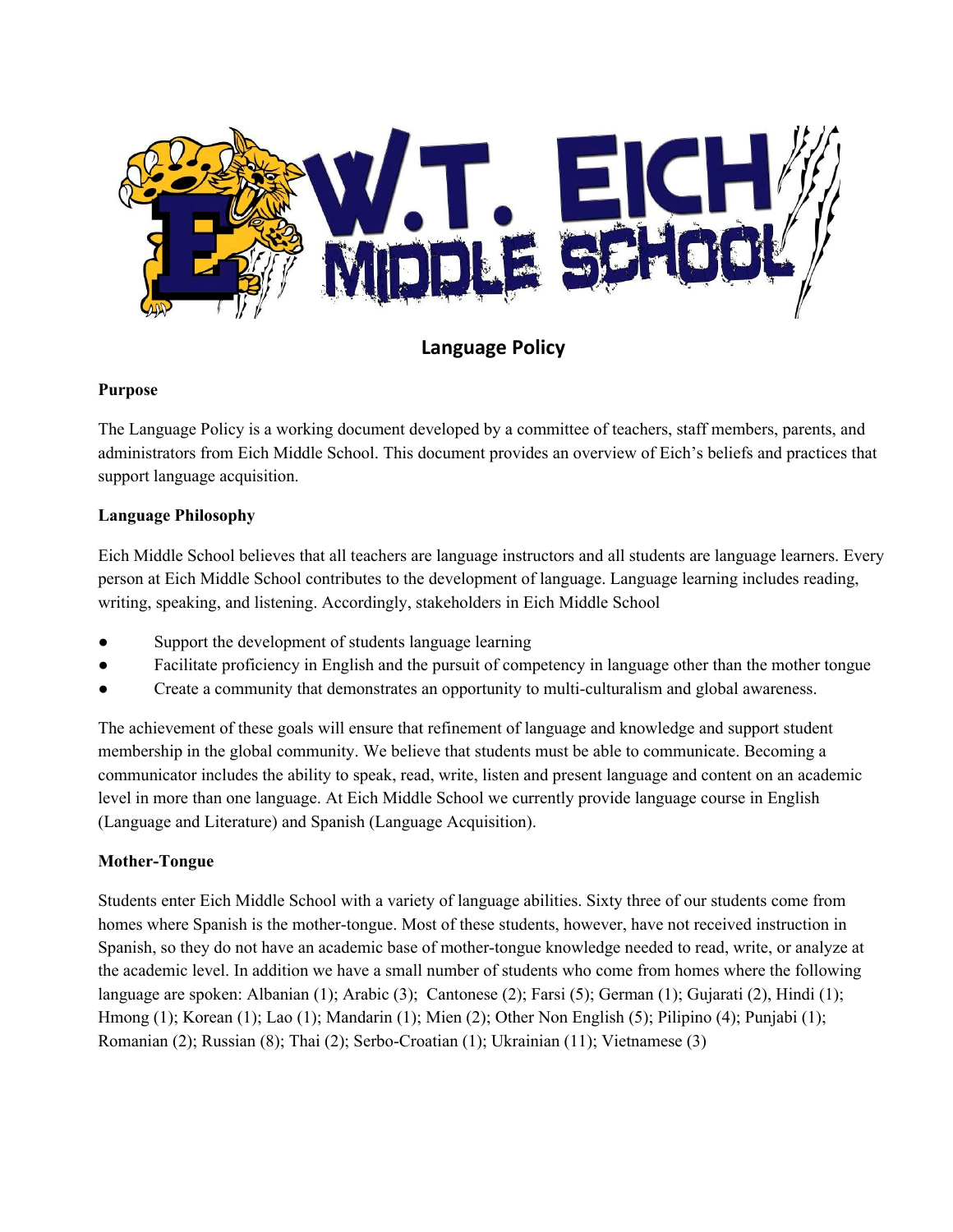Students have access to free literature in their mother tongue through our school library web site page. This literature is from The International Children's Digital Library Foundation. This digital library states that it "promotes tolerance and respect for diverse cultures by providing access to the best of children's literature from around the world."

### **Second Language or Language Acquisition**

We currently offer Spanish to our non-native Spanish speakers and Spanish-speaking students in need of academic Spanish instruction. We offer a variety of other languages such as Italian and German during our Enrichment and Intervention time so that students can get a chance to listen, speak and learn about other cultures and languages.

### **English Language Learners (ELL**)

### EL Support Class

All EL students in  $6<sup>th</sup>$  grade will be placed in an EL support class and will be enrolled in VAPA courses on the wheel. If a student gets reclassified during their  $6<sup>th</sup>$  grade year, they will be enrolled in two VAPA courses. The  $6<sup>th</sup>$ grade EL support class will be inline with the 6<sup>th</sup> grade VAPA elective wheel courses in order to make movement into a VAPA course possible and easy.

All EL students in  $7<sup>th</sup>$  grade will be placed in an EL support class and will be enrolled in VAPA courses. If a student gets reclassified during their  $7<sup>th</sup>$  grade year, they will then be enrolled in two VAPA courses.  $7<sup>th</sup>$  grade EL support class will be in line with  $7<sup>th</sup>$  and  $8<sup>th</sup>$  grade VAPA elective wheel courses in order to make movement into a VAPA courses possible and easy.

All EL students  $8<sup>th</sup>$  graders will be placed in an EL support class. Those  $8<sup>th</sup>$  graders that have scored Advanced or Early Advanced Overall on CELDT will be placed in the EL support class as well as a Spanish 1 class. For the 2015-2016 school year students fitting this criteria will either be placed in a Spanish 1, Spanish 2 or Heritage Spanish Speaking class depending on the level of Spanish that they have already received.

All 8<sup>th</sup> grade EL students that have scored Intermediate, Early Intermediate, or Beginner Overall on CELDT will be placed in the EL support class along with a VAPA elective course. This is a small number of students, for the 2015-2016 school year, no more than 10 students, will no have received any courses in Language Acquisition. If an 8<sup>th</sup> grade student gets reclassified in their 8<sup>th</sup> grade year, then they will be placed in a second VAPA course.

## **Primary Language Instruction – Language and Literature**

The primary language of instruction at Eich Middle School is English. Based on California Common Core Standards (CCSS), we provide a rigorous program for all our students with the expectations that they will meet or exceed grade level. The development of Language and Literature is crucial as it allows students to make connections within and across subject areas. Therefore, all students are required to take Language and Literature in grades, six, seven and eight. Language and Literature courses support both the California Common Core State Standards (CCSS) and the IB MYP Language and Literature objectives.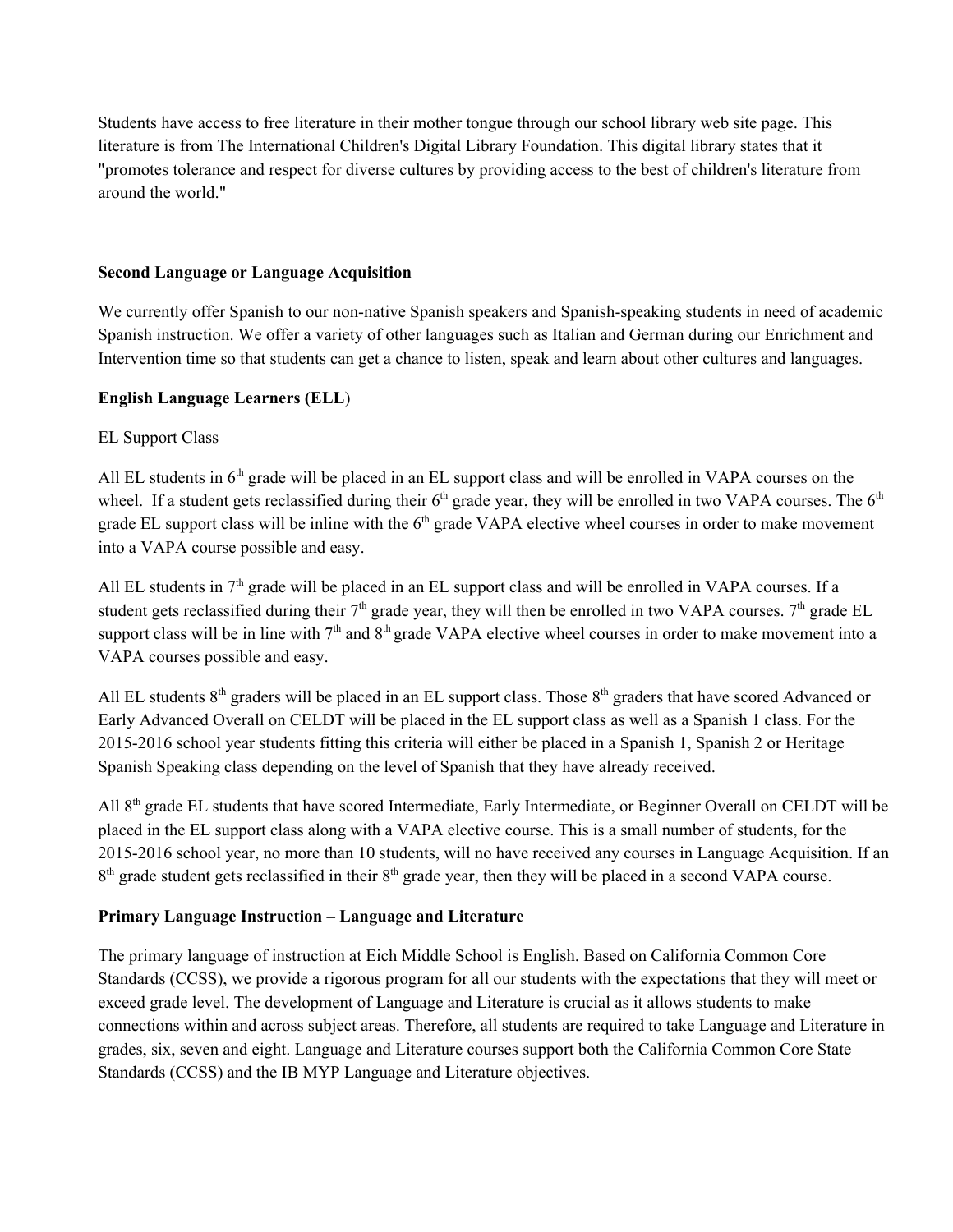#### **Language Placement**

Any student that lives in a home where a language other than English is spoken must take the California English Language Development Test (CELDT) within 30 days of his/her first date of enrollment in school to determine whether the student is fluent English proficient or an English Learner. The results are then used for placement. The CELDT is then administered each year to English Learners until they are reclassified as fluent English proficient. CELDT results establish one of five proficiency levels for each student: Beginning, Early Intermediate, Intermediate, Early Advanced, or Advanced. The CELDT enables the district to monitor student progress in learning English and helps teachers diagnose students' instructional needs.

Based on proficiency level, students are placed in one of two appropriate programs:

1. Structured English Immersion (SEI) includes those students whose proficiency level on CELDT are Beginning, Early Intermediate and Intermediate. These students receive support in their Language A classes through the use of Specially Designed Academic Instruction in English (SDAIE) practices, checking for understanding and scaffolding of Common Core and MYP Language A criteria curriculum. These students also receive support in an English Language Development (ELD) self contained classroom and through our schools Enrichment and Intervention program. The focus of this class is to teach ELD standards in order to meet the rigorous demands of the common core standards in English Language Arts. As well as to assist the students in achieving a level of proficiency in order to test out of the EL program. Once students reach a level of Early Advanced or Advanced on CELDT, they then have the opportunity to enroll in a Language Acquisition course.

2. English Language Mainstream (ELM) includes those students whose proficiency level on CELDT is Early Advanced and Advanced. These students receive support in their Language and Literature classes through the use of Specially Designed Academic Instruction in English (SDAIE) practices, checking for understanding and scaffolding, when needed of Common Core and MYP Language and Literature criteria curriculum. These students also receive support through our schools Enrichment and Intervention program. Depending on the need of the student they will be placed in a Language Acquisition class or a Heritage Spanish class. Once a student has meet the required criteria to be reclassified, that student will then be placed into the appropriate Language Acquisition class. Currently this criteria is Advanced or Early Advanced overall on CELDT with no subcategory (Speaking, Listening, Writing and Reading) below Intermediate and meeting the District set score on RenLearn for each trimester.

|             | 6th Grade | 7th Grade | 8th Grade |
|-------------|-----------|-----------|-----------|
| Trimester 1 | $632+$    | $774+$    | $877+$    |
| Trimester 2 | $671+$    | $805+$    | $842+$    |
| Trimester 3 | 877+      | $905+$    | $932+$    |

Current Benchmark Performance Expectations for RenLearn for EL Students